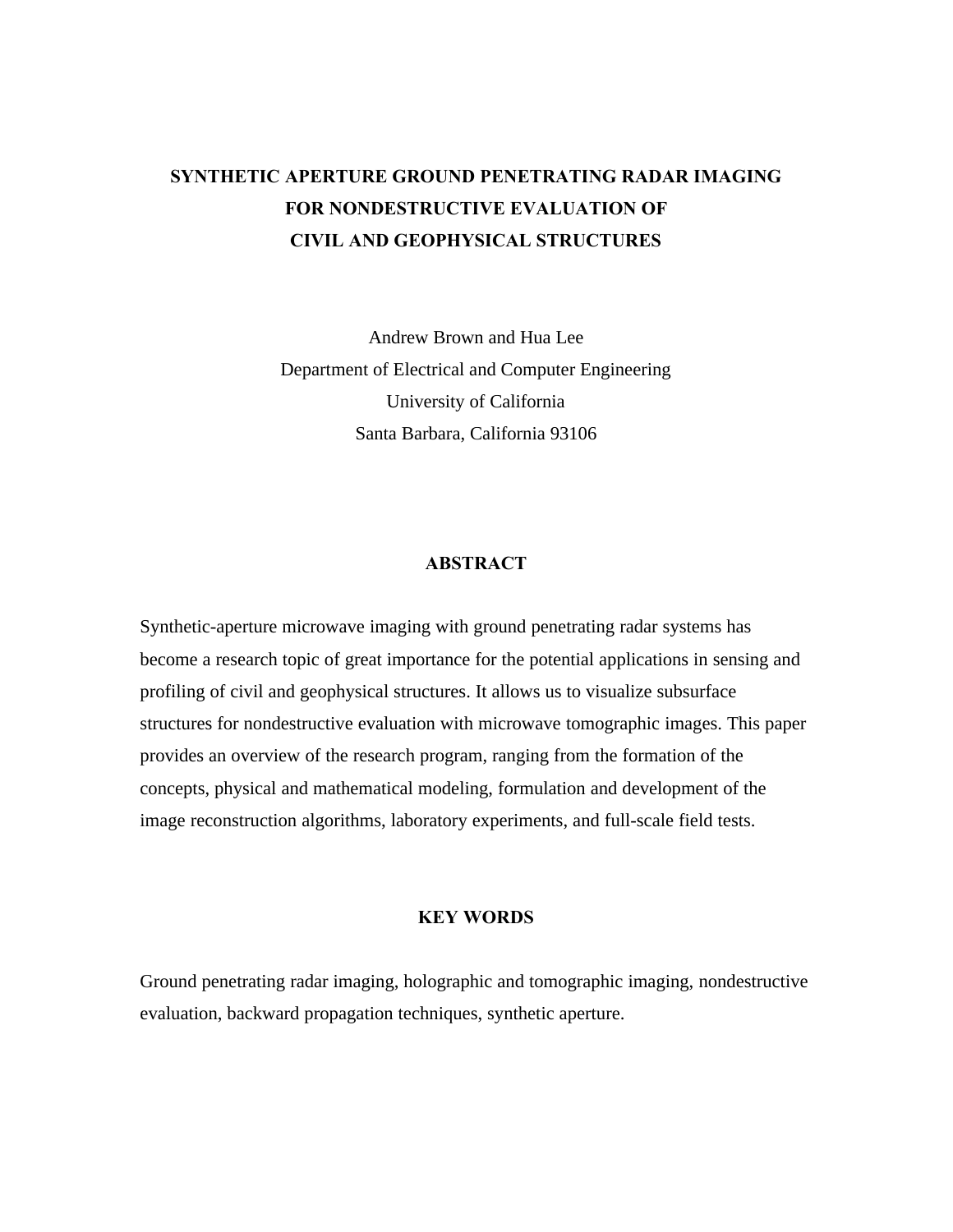## **INTRODUCTION**

High-resolution ground penetrating radar imaging has been regarded as one of the most potential emerging technologies. The applications include the nondestructive evaluation of civil engineering structures and visualization of geophysical subsurface profiles. To produce a high-resolution image of a test area, the operation consists of three major components of microwave illumination, synthetic-aperture scan, and image reconstruction.

Microwave illumination of the area of interest is typically performed with waveforms in the form of either a CW pulse or a sequence of coherent CW signals. The bandwidth of the illumination waveform governs the resolving capability of the imaging system, especially in the range direction. For the case of CW pulse illumination, the bandwidth relies on the spectral spread due to the short pulse period. Step-frequency illumination is also an effective approach to quality data acquisition, which has more well-defined frequency band and involves more complex RF electronics and in return more efficient image formation tasks.

The image formation task is implemented based on the concept of coherent multifrequency backward wavefield propagation. We first partition the wavefield data into segments according to the frequency index. Thus, each segment is a collection of coherent wavefield over the synthetic aperture. The backward propagation algorithm migrates the coherent received wavefield toward the region of interest to form a holographic image. And the final image is the superposition of all complex holographic images.

In this paper, we first present the concept of synthetic-aperture modality for ground penetrating radar imaging. Then the structure of the backward propagation image reconstruction algorithm is outlined. Subsequently, results from laboratory experiments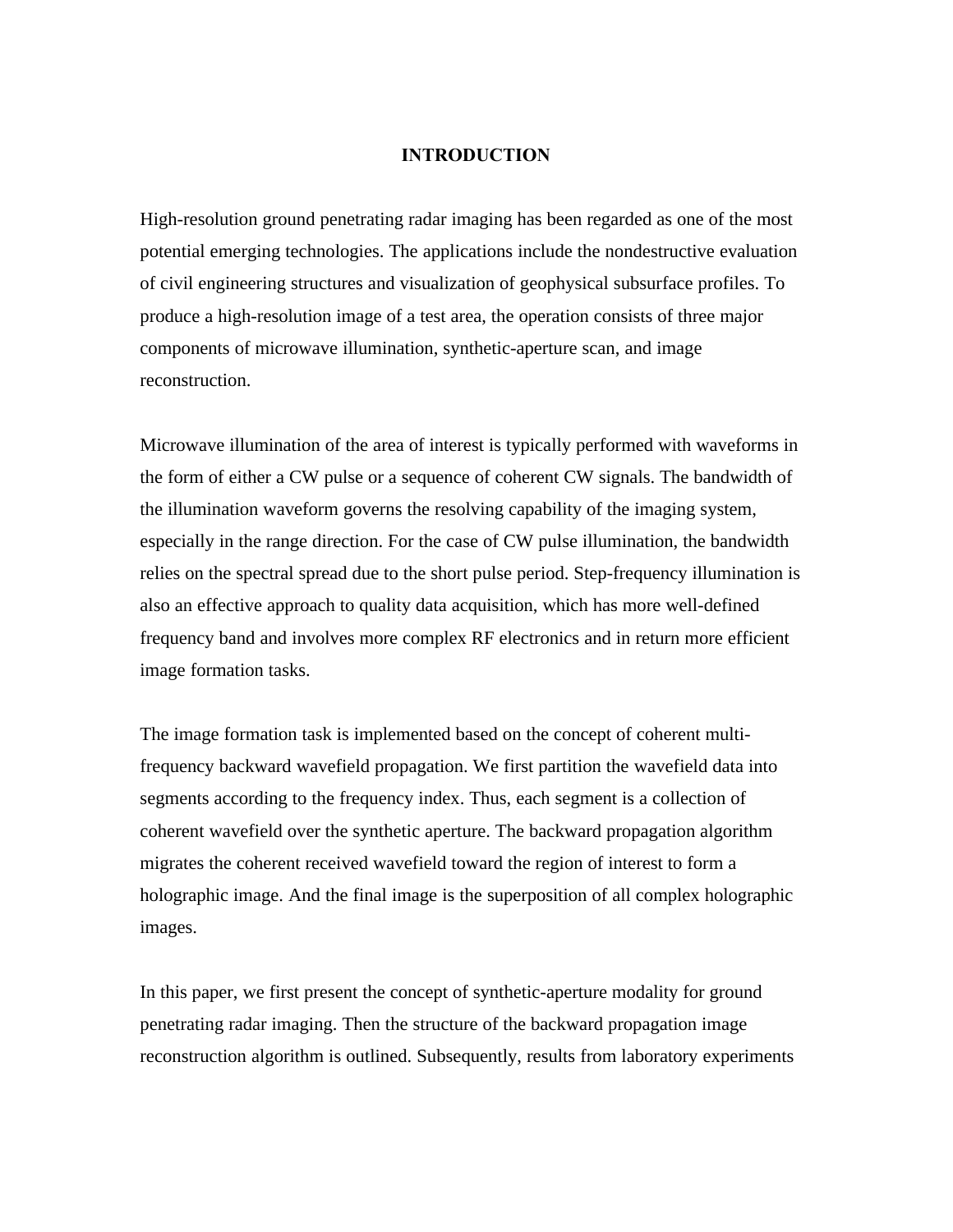and field tests are selected to illustrate the performance as well as limitation of the imaging capability.

## **SYNTHETIC-APERTURE IMAGING**

Synthetic-aperture GPR imaging for nondestructive evaluation of civil structures has been one of the most productive research programs in the Imaging Systems Laboratory. The project has a span over 12 years with great intensity and momentum. In order to provide an accurate overview, it is important to cover the early stage of the research project to review the formulation of the concepts. The project was originated as a research unit within the Advanced Construction Technology Center (ACTC) of the University of Illinois at Urbana-Champaign. The objective of the project was to develop the imaging capability for profiling the interior distribution of the civil structures for the purpose of monitoring the structural integrity as well as inspection for defects.

To perform preliminary experiments, a GSSI Subsurface Interface Radar (SIR) was selected to conduct data-acquisition tasks. The SIR system is a pulse-echo transmission and detection device and its illumination waveform is a gated microwave pulse at the operating frequency of 990 MHz. The relative time delay of the received echo gives the depth of the subsurface reflector. Thus, the SIR system itself is mainly a pulse-echo range detecting device operating in the point-by-point mapping mode. There was no imaging capability especially in the cross-range direction.

To achieve imaging capability, the most direct and immediate approach is to introduce an aperture coverage. To do so, we can utilize a multiple-element receiver array with sufficient aperture span corresponding to the designated resolving capability. Because the GSSI SIR system is a single-transceiver device, the most effective approach is the synthetic-aperture modality. This is to scan the transceiver along a designated path at a steady speed so that microwave echoes can be collected along the scan path. This method requires simpler data-collection electronic hardware and gives better consistency in terms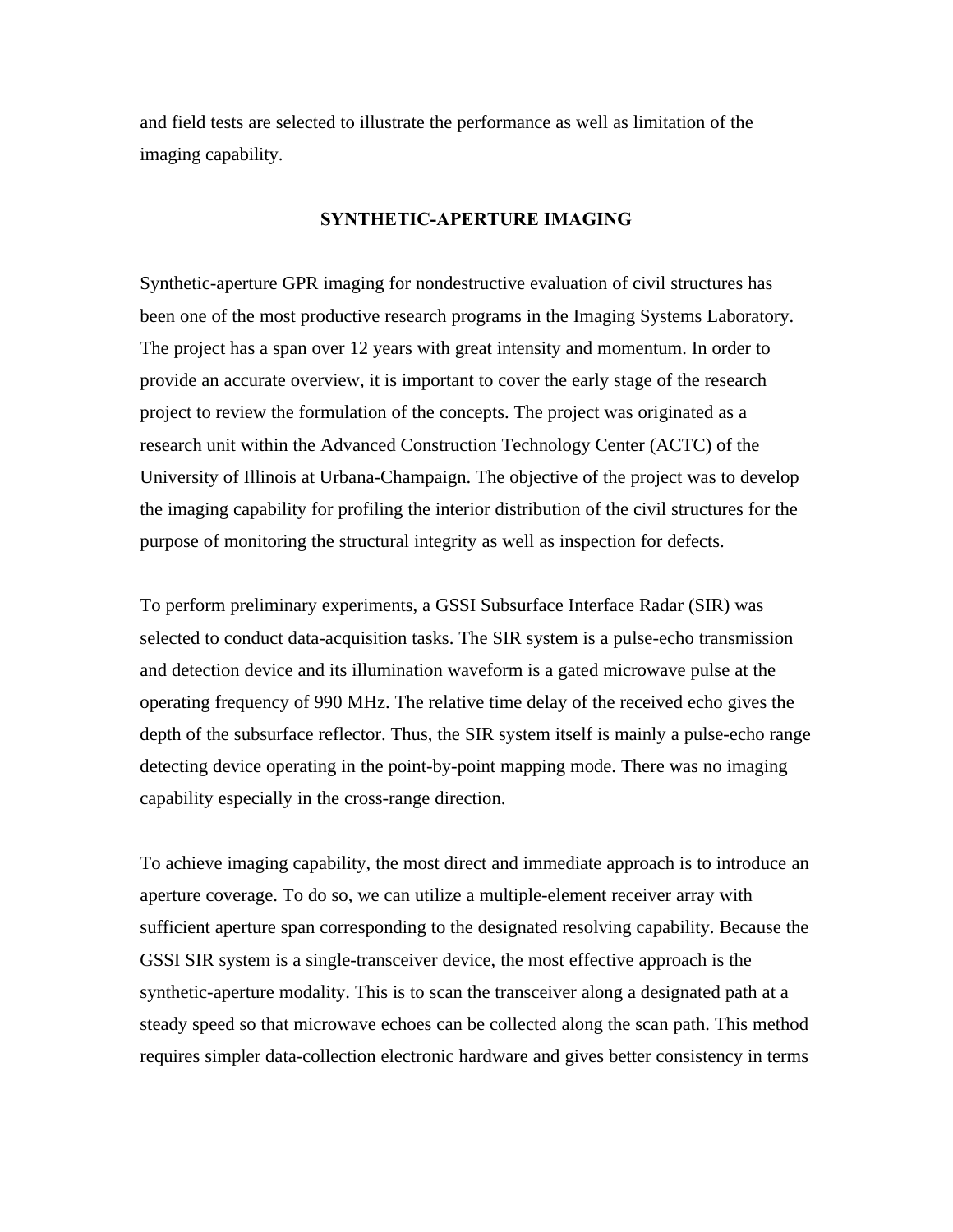of signal quality, due to the use of single-transceiver single-channel configuration. The trade-off is the scan time required for data acquisition.

#### **IMAGE RECONSTRUCTION TECHNIQUES**

The development of high-resolution image reconstruction technique is one of the most critical elements of the successful execution of the research goal. For this application, the approach to image formation is based on the concept of the multiple-frequency tomographic backward propagation method. To perform data acquisition for highresolution visualization, we first illuminate the region of interest with a known waveform. Data detection can be achieved, for greater effectiveness, by scanning an active transmitter-receiver along a known path to form a synthetic aperture. Microwace echoes can then be detected at various receiving positions over the aperture. The echoes received by the data acquisition system at a receiving position can be described as a superposition of delayed versions of the transmitted waveform with coefficients determined by target reflectivity and attenuation in the medium. Because the time delay of the returned signal contains range distance information, time-delay estimation is first performed on the echoes at each receiver location. The accuracy of this estimation process governs the resolution in the range direction. The estimation can be achieved by deconvolving the returned echoes with the known illumination waveform. For simplicity, this step can be replaced by a matched filtering process.

After the time-delay profile is estimated, backward propagation is then performed to obtain the resolution in the cross-range direction. Backward propagation is, mathematically and physically, equivalent to wavefield focusing. It is important to note that backward propagation filters operate by employing specific wavelengths. Thus, we first need to decompose the delay profile at each receiving position into coherent Fourier components and index these components with respect to the wavelength. In this fashion, we partition the spectra of the delay profiles over all the receiving positions into coherent wavefield patterns according to a wavelength index. We then regroup the spectrum data in such a way that each pattern has an identical wavelength index. After re-indexing and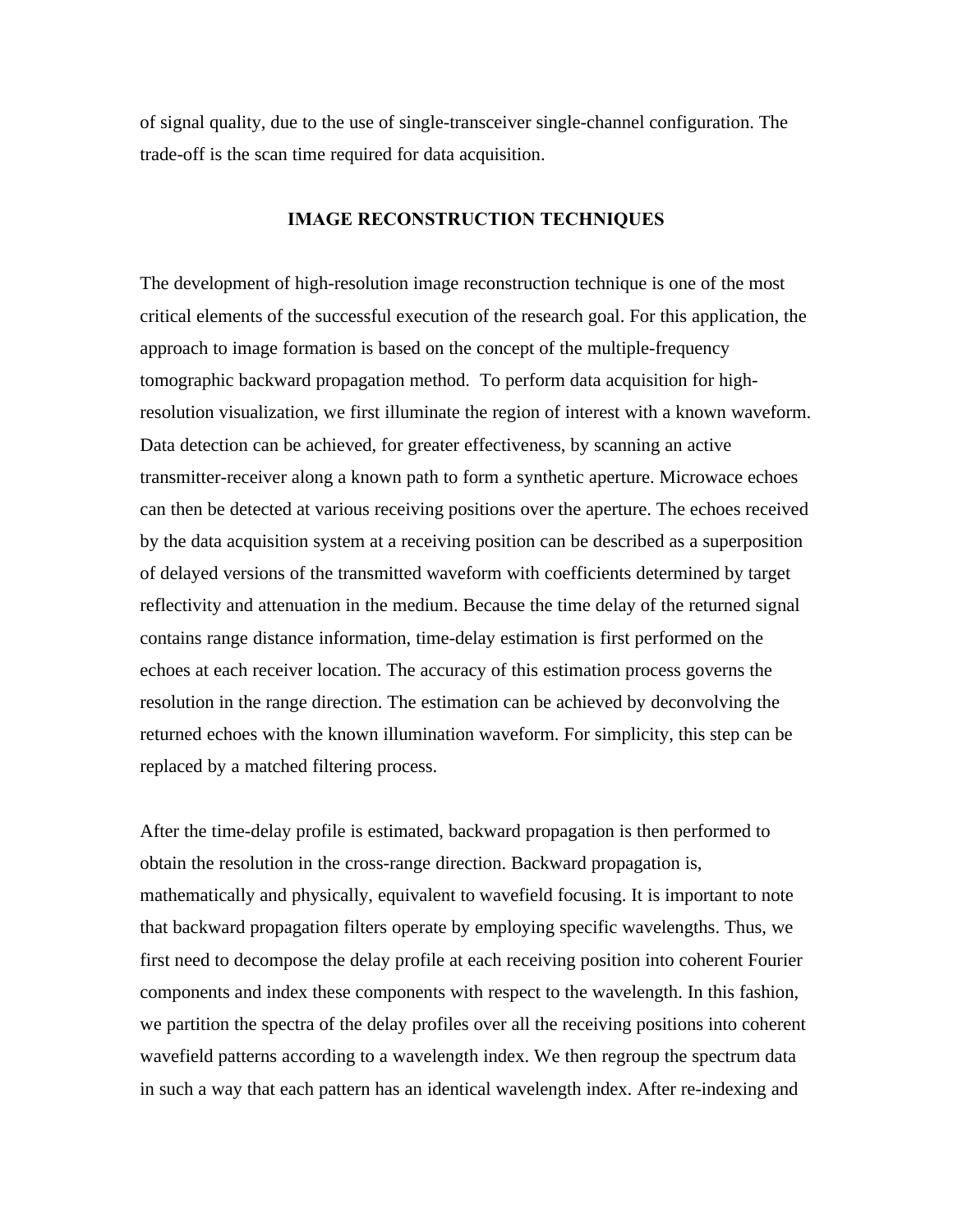re-grouping, at a specific index value, the signal pattern is the same as the wavefield that would be received if the specimen is illuminated with a coherent CW signal at that wavelength. This is done in such a way that the delay profiles over the synthetic aperture in the frequency domain become a collection of holograms of the specimen at various coherent wavelengths. By using a backward propagation filter corresponding to the appropriate wavelength, we can then backward propagate each of these holograms to the region of interest to form holographic images of the internal structures.

In summary, this holographic reconstruction procedure involves first a spatial-Fourier transformation of the wavefield patterns along the scan direction. Then spatial-frequency domain backward-propagation filters are applied to perform focusing. The backward propagation procedure is applied to all holographic wavefield patterns individually, since the formulation of the backward propagation filter varies with the operating wavelength.

Subsequently, a sequence of holographic images can be formed from the wavefield patterns associated with various wavelengths. The effects due to various illumination wavefield, monostatic or bistatic, will then be removed with a demodulation procedure according to the illumination scheme. The remaining step in obtaining the final image is to superimpose the holographic images for the formation of the tomographic image of the specimen. The superposition can be achieved in either the space domain or spatialfrequency domain. In practice, it would be performed in the spatial-frequency domain for computational efficiency. For systems with one-dimensional synthetic apertures, the resultant images will be two-dimensional cross-sectional profiles, with the additional dimension, that in the range direction, being obtained from the time-delay estimation. Similarly, three-dimensional images can be obtained for systems with two-dimensional apertures.

# **LABORATORY EXPERIMENTS**

Subsequent to the theoretical study, algorithm development, and simulation, a sequence of laboratory experiments were conducted with the GSSI SIR system to demonstrate the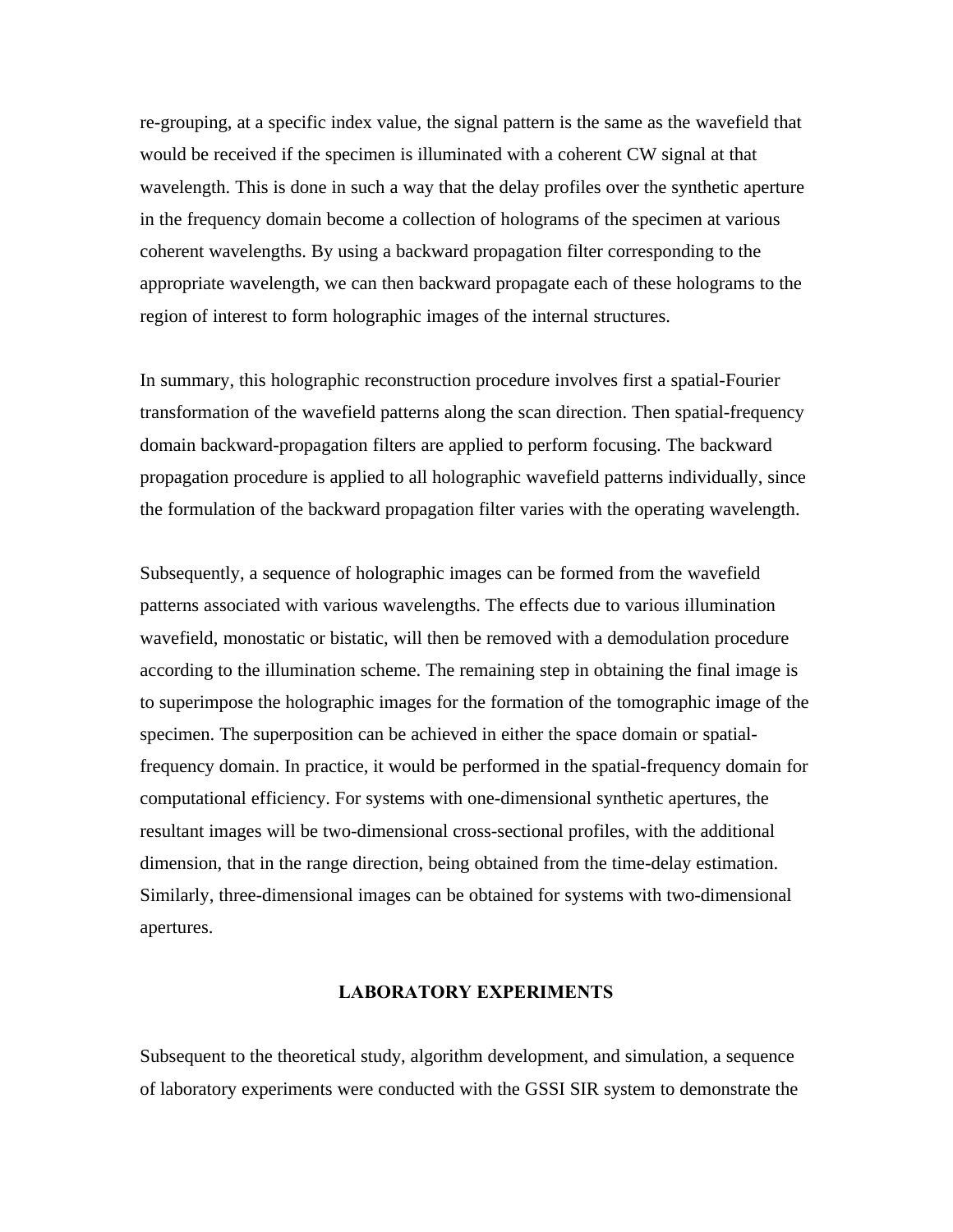resolving capability, sensitivity, and limitation of the synthetic-aperture imaging technique. For the experiments, large concrete blocks were constructed containing sample test objects such as rebars, air voids, metal pipes, and metal pipes containing water. One important experiment is the imaging of the honeycomb specimen. Honeycomb represents a typical deterioration effect of concrete structures, which has been known to be extremely difficult to detect by traditional sensing systems. To test the resolving capability of the system for this challenging case, we placed a honeycomb specimen in a concrete block similar to the previous experiment. Figure (1) shows the results of this successful experiment. The bottom part is the profile of the microwave echoes from the honeycomb and the top part is the reconstructed image, which clearly shows the location of the honeycomb specimen.

Most experiments were conducted with two-dimensional configurations that the data acquisition was conducted along a linear scan path and the resultant image is the crosssectional profile of the three-dimensional specimen. Subsequent to these experiments, we elevated the tasks to the new level of three-dimensional image reconstruction. This involves data acquisition over a two-dimensional synthetic aperture and tomographic image reconstruction in three dimensions. To demonstrate three-dimensional imaging capability, a specimen with three-dimensional variation was constructed and data acquisition was conducted over a two-dimensional planar synthetic aperture. For this experiment, the test specimen contains two layers of rebars at different depths. Figure (2) shows the successful three-dimensional reconstruction of the internal profile of the specimen.

## **STEP-FREQUENCY DATA ACQUISITION SYSTEM**

The GSSI SIR system we utilized for the laboratory experiments was a simple pulse-echo device. The illumination waveform is a single-cycle CW pulse. As the RF electronics becomes more sophisticated and accurate, the pulse-echo devices are now gradually replaced by step-frequency systems.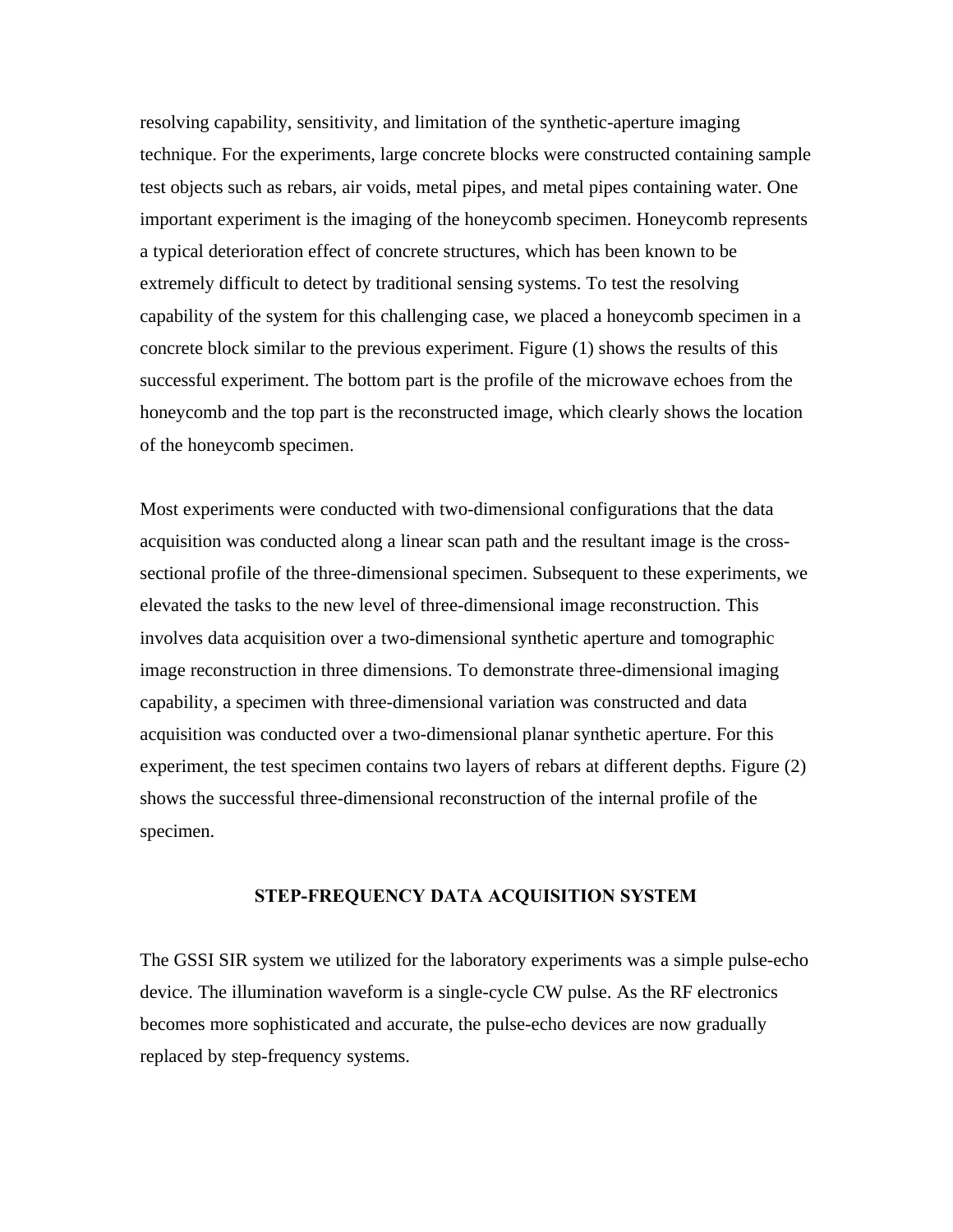

Figure (1): Cross-sectional image of a honeycomb void (top) and microwave echoes.



Figure (2): Tomographic image of three-dimensional internal profile of rebars.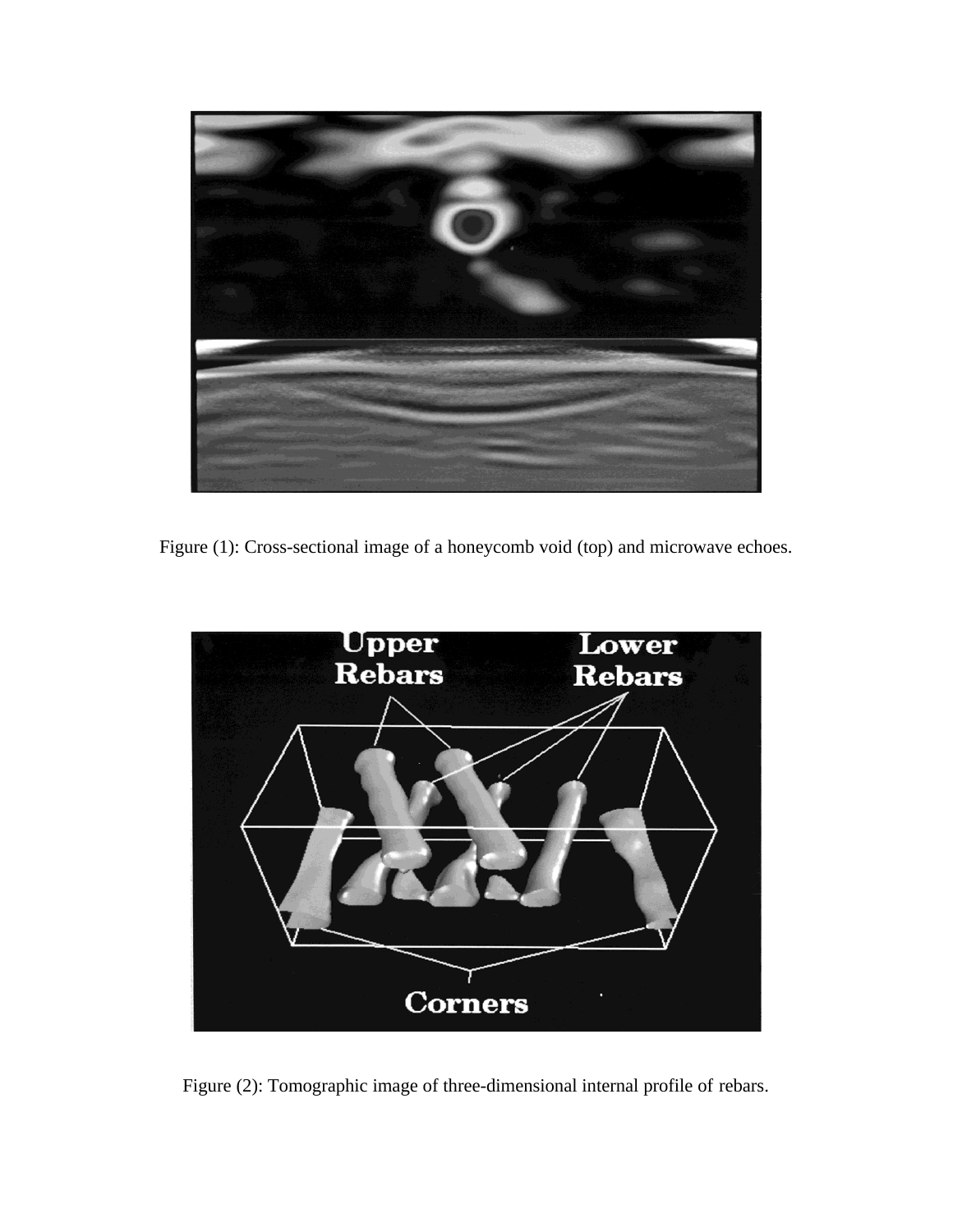During the collaboration with the U.S. Department of Energy's Special Technologies Laboratory, a step-frequency system was utilized for the experiments. It is a transceiver system, illuminating 128 steps of coherent waveforms, ranging from 200 MHz to 700 MHz. The span of the synthetic aperture is 7 feet. Figure (3) shows the reconstructed image of six buried metal plates. The size of the plates is 1 foot and the spacing in range direction is also 1 foot. For systems with step-frequency illumination, the decomposition of the received time-domain signals and repartitioning into subsets of coherent wavefield patterns become unnecessary and can be eliminated. The final image is simply the complex superposition of all the coherent holographic sub-images, which substantially simplifies the computation complexity. On the other hand, the RF electronics is more complicated for the generation and switching of the illumination frequency.



Figure (3): Multiple-frequency reconstruction of six metal plates.

The utilization of the frequency band is important to the applications of GPR imaging. The GSSI SIR system, operating at 990 MHz is considered a mid-frequency system and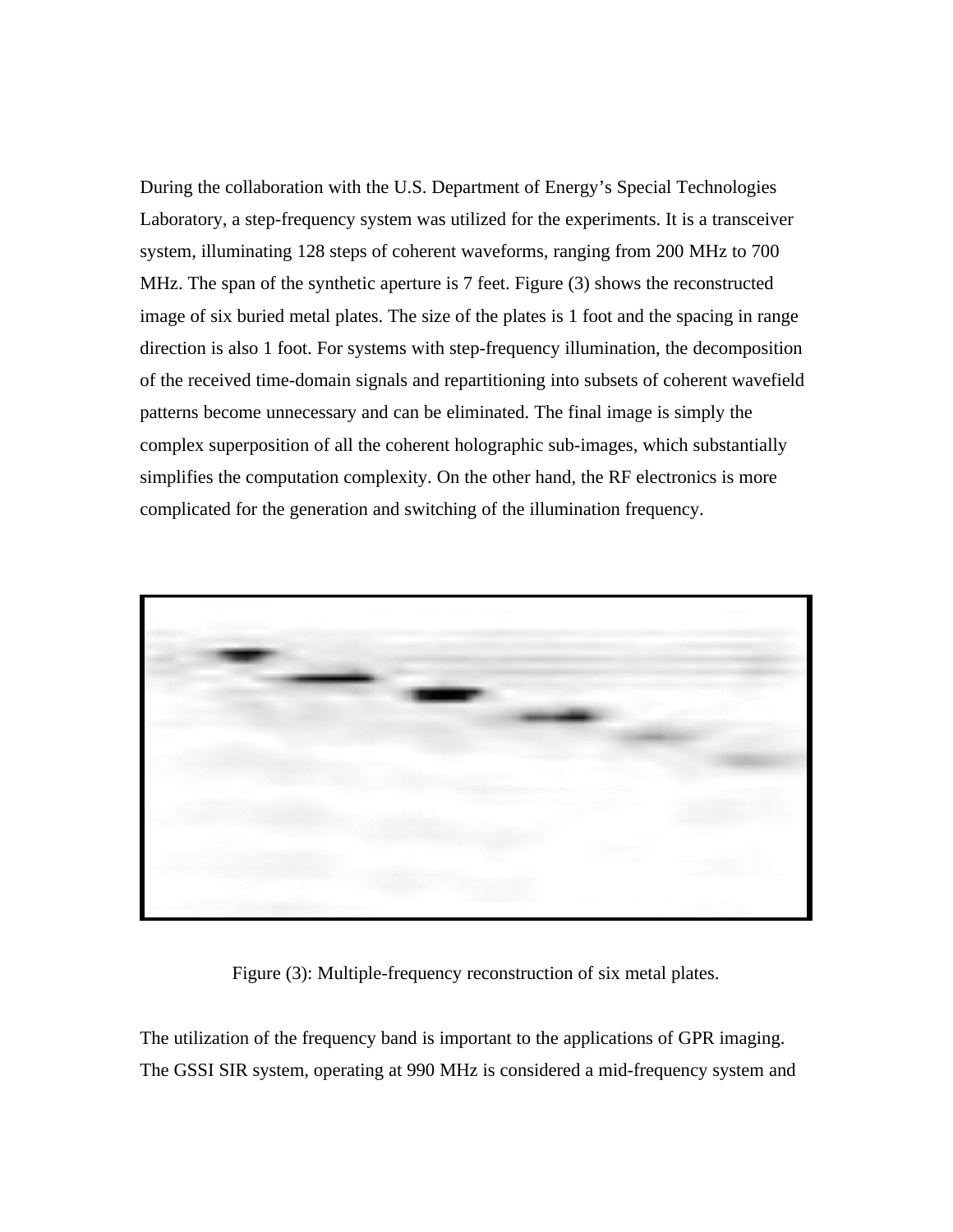The STL step-frequency system with bandwidth between 200 MHz and 700 MHz is a low-frequency device. High-frequency systems give superior resolving capability because the resolution limit of an imaging system is in general governed by the operating wavelength. On the other hand, high-frequency illumination also introduces greater attenuation, which represents a reduction of penetrating capability. In comparison with the GSSI system, the STL system is operating in a lower frequency domain to gain range capability by trading off resolution.

## **CONCLUSION**

Synthetic-aperture ground penetrating radar imaging for civil and geophysical structures has been one of the most exciting applications in the recent years. The effort represents an integration of the technical areas of signal processing, RF electronics, mathematical and physical modeling of wave propagation, and hardware and software integration and optimization. This paper provides a brief overview of the development of the imaging capability from the formation of the concepts, mathematical and physical modeling, structure of the imaging algorithms, laboratory experiments, and field tests. In the early part of the paper, the focus was on the description of the signal-processing procedure as the inverse scattering process responding to the physical interactions of the microwave illumination and the subsurface structures of the specimens. Then, out of a long sequence of laboratory experiments, two were selected for illustration to demonstrate the capability of this new sensing technology. Subsequently, we moved from the pulse-echo midfrequency system to the low-frequency step-CW system. The image reconstruction algorithm was modified to accommodate the change of illumination configuration and the result of a full-scale field test was presented.

## **ACKNOWLEGMENT**

This research program was supported by the Army Research Office, National Science Foundation, National Research Council, and Department of Energy.